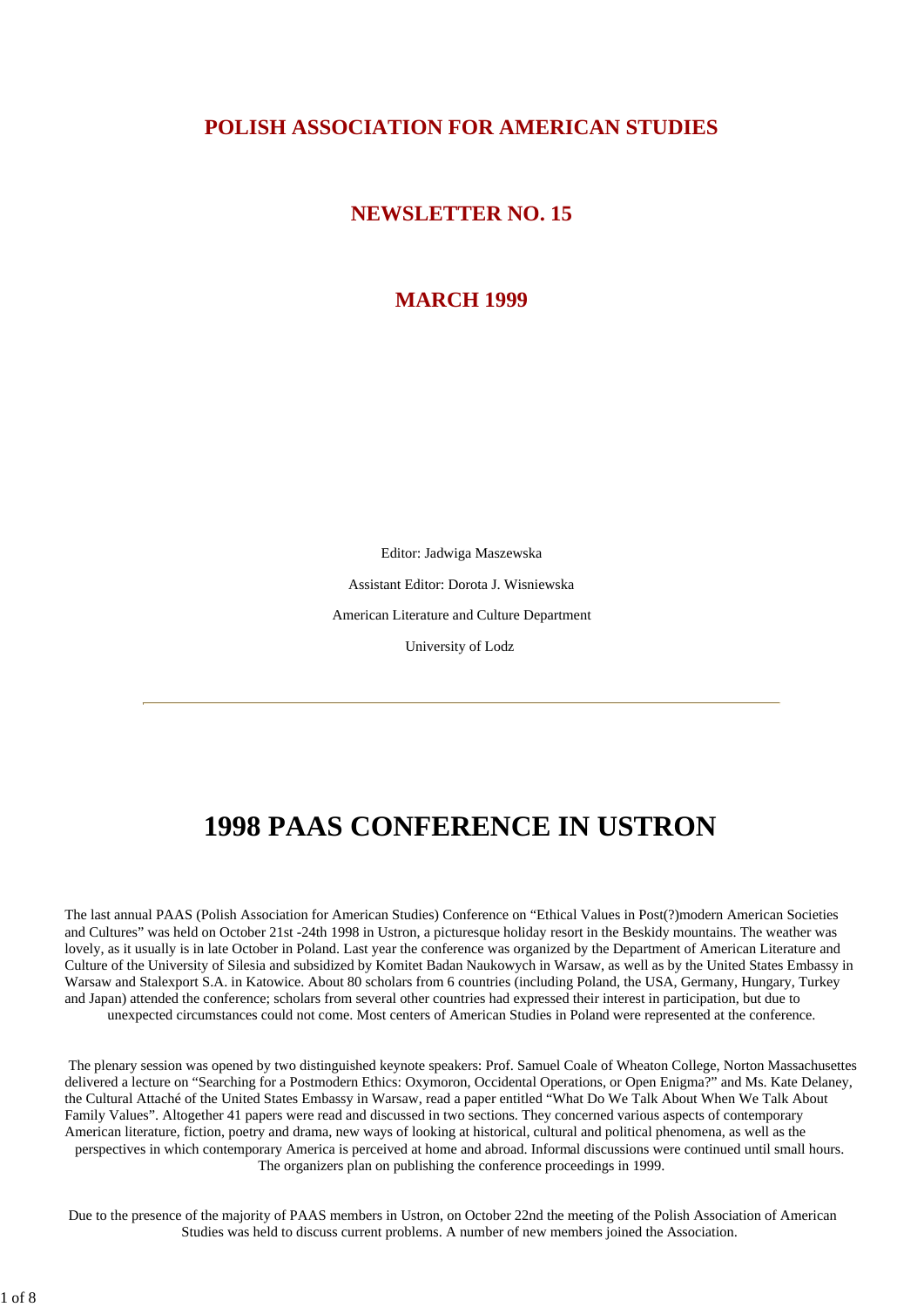# **NEWS FROM THE DEPARTMENTS OF AMERICAN LITERATURE AND CULTURE AT POLISH UNIVERSITIES**

### **News from the Department of American Literature and Culture, UMCS Lublin**

#### **American Studies Workshop/ Seminar**

Between 5 and 7 February 1999 Department of American Literature and Culture in Lublin organized a workshop/seminar devoted to the use of film in teaching American Studies. The event was specially organized for young educators from teacher training colleges and American Studies departments in Poland. 50 of them attended 3 days of workshops led by two prominent American scholars: Gene Moore ( Universiteit van Amsterdam) and William Uricchio (Universiteit Utrecht). Seminar sessions were supplemented by film screenings, which gave the participants the opportunity to verify theoretical knowledge presented in workshops. The workshop was made possible by a generous grant from USIS in Warsaw. Both participants and organizers agreed that the worksop was a success and that there was a continuing need for such events. A similar event is planned for the next year.

### **Guest Lecturers**

Professor Nancy Burke - "Canadian Literature in English"

Department of American Literature and Culture is honored to host a Distinguished Fulbright Fellow, John R. Leo from University of Rhode Island. Professor Leo will stay in Lublin until June 1999 and he hopes to obtain an extension of his fellowship for another 2 semesters.

#### **New Specialized Courses**

**John Leo**: - The Road Movie and American Culture - The Beat Tradition and Postmodernity

#### **Events**

Harry Mathews, a famous American postmodernist writer, visited Lublin in November 1998. Mr. Mathews gave a talk on his literary past and present for the students and faculty.

**\***

Jerzy Kutnik presented a short series of lectures on American culture at Seikei University in Tokyo.

**\***

Dorota Janowska and Bianka Zarzycka have been invited to present papers at the Black Studies conference in Munster in March 1999.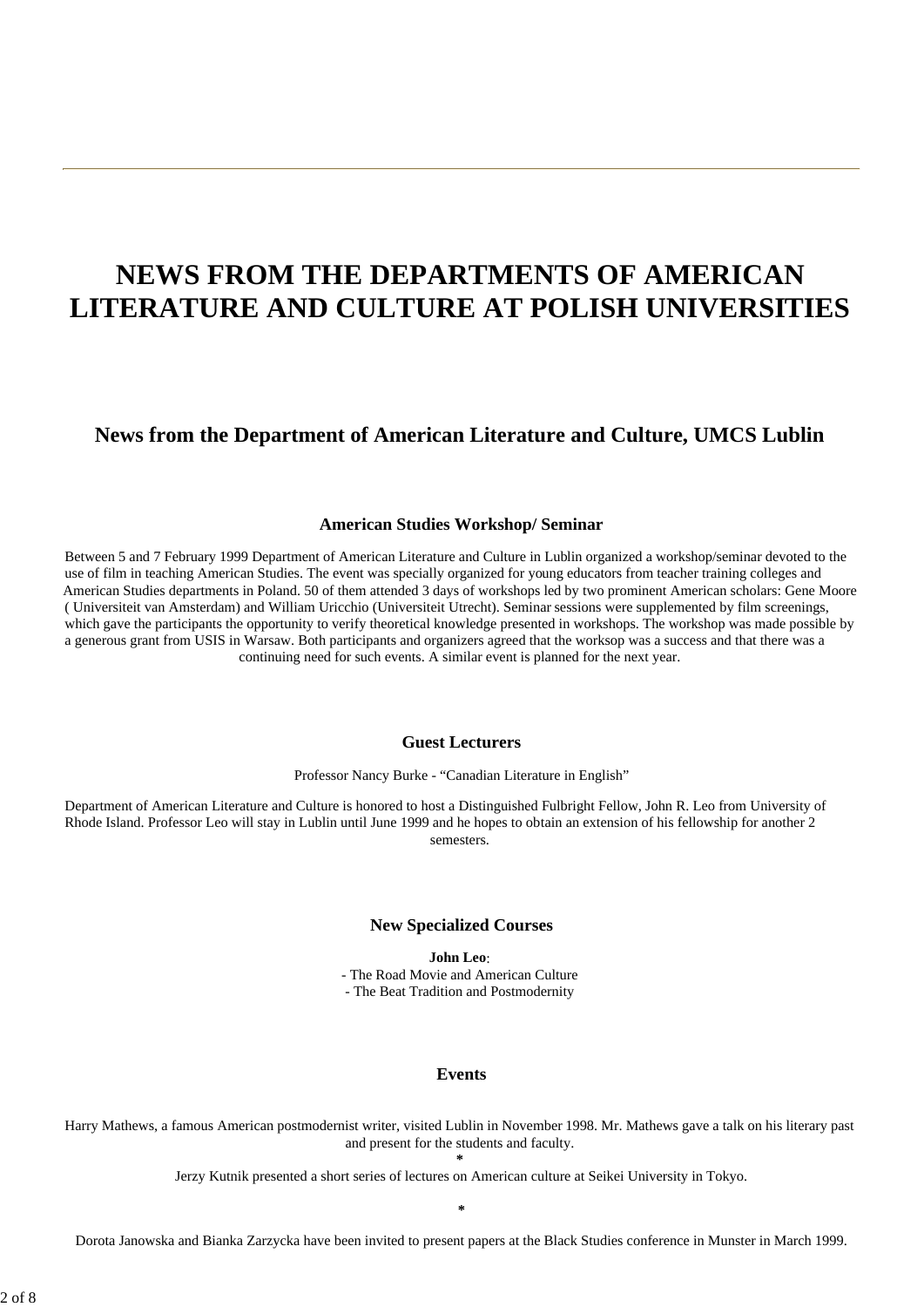Monika Adamczyk-Garbowska took part in two conferences: The National Polish American-Jewish American Council Meeting in Cambridge, Mass. on 16 November 1998, where she presented a paper "Teaching Jewish History in Polish High Schools after 1989", and in 30th Annual Conference Association

for Jewish Studies in Boston on 20-22 December 1998 where she read a paper " The State of Yiddish Studies in Poland."

Malgorzata Siwek has received a 3-month research scholarship at Karslstad University, Sweden. She is going to spend April, May and June researching for her doctoral dissertation.

**\***

**\***

Dorota Janowska interviewed an American dance company which visited Poland in October 1998. The interview as well as article on modern American dance appeared in the December issue of *Na Przyklad*.



**Monika Adamczyk-Garbowska**

"Julian Stryjkowski: 1905-1996," Polin: Studies in Polish Jewery, The Littman Library of Jewish Civilization, 11 (1998).

#### **Jerzy Durczak**

- Agnieszka Salska & Grzegorz Gazda, red. "Jerzy Kosinski: Byc tu i tam," American Studies 16 (1998), 141-142. - *Selves between Cultures*, San Francisco-London-Bethesda: International Scholars Publications, 1999, 2nd edition.

**Pawel Frelik**

"Ziomp," translation of an excerpt from Harry Mathews' Tlooth, *Literatura na Swiecie* 6/1998

**Malgorzata Siwek**

"Interpreting the Wilderness: Responses to Nature in Nineteenth-Century American Travel Accounts," *PASE Papers in Literature, Language and Culture*, Catholic University of Lublin, Lublin, s. 359-368.

# **News from the Department of American Studies and Mass Media (AMS) University of Lódz**

#### **New Faculty**

Dr. Piotr Wajszczyk has recently joined ASM's Faculty. He will be teaching courses on various aspects of American economy, including marketing, and business advertising in the United States.

#### **Visits at ASM**

Professor David Goodman visited ASM on November 25-28, 1998. Professor Goodman is the Director of the Institute of International Studies,

Sydney, Australia, and he gave a lecture on "International Relations in Australia."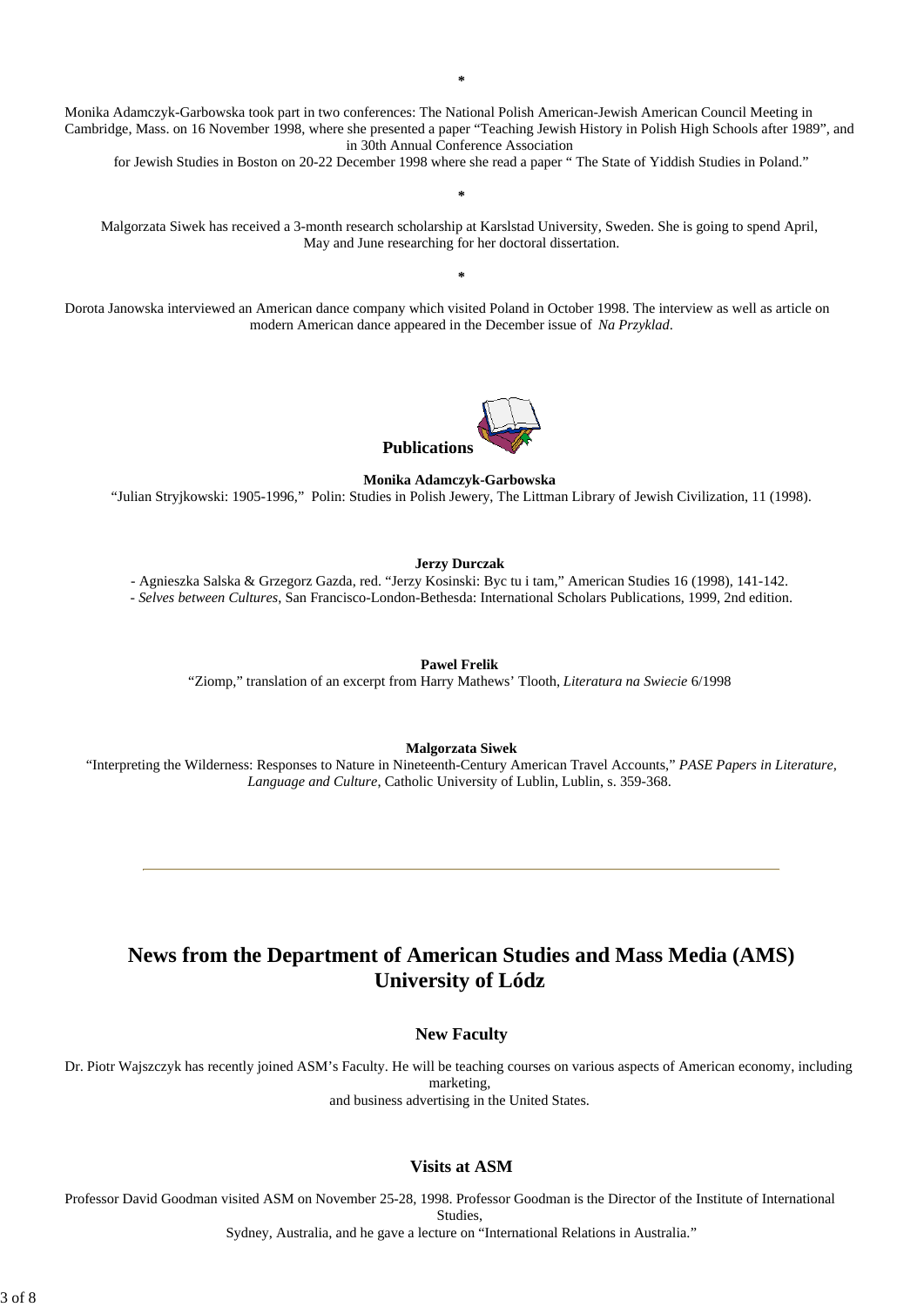Professor Bess Beatty from Oregon State University visited ASM on December 15-18, 1998. She gave a lecture: " Travelling Beyond Their Sphere: American Women in Europe in the 19th Century."

#### **Participation in Events**

Elzbieta H. Oleksy and Agnieszka Borkowska participated in the 8th Annual Polish Association for American Studies Conference: " Ethical Values in Post(?)modern Societies and Cultures", University of Silesia, October 21-24, 1998. Elzbieta H. Oleksy presented a paper: "Monstrousness and Authorship: Willa Cather's Sapphire and the Slave Girl, " and Agnieszka Borkowska presented a paper: " New Tramps: Women on the Road in Thelma and Louise

and Boys on the Side."

#### **Course Offerings, Spring Term 1999**

ASM Faculty teach courses in the five year degree program in International Relations: American Studies and Mass Media and in the MA Special Program.

In the spring semester of 1999 the following courses are offered in the five year degree program:

**Elzbieta H. Oleksy** American Visual Cultures - MA Seminar (4th year) **David LaFrance** American History and Politics - MA Seminar (4th year) **Agnieszka Borkowska** American Racial and Ethnic Experience (1st year) **Agnieszka Borkowska** Manifestations of American Popular Culture (3rd year) **Ewa Brzezinska** Plec a zachowania komunikacyjne (2nd year) **Ewa Brzezinska** Zachowania ludzi w organizacji (3rd year) **Elzbieta Durys** Amerykanskie kino gatunku (2nd year) **David LaFrance** US History: Part 2 (3rd year) **David LaFrance** North American Integration (4th year) **Elzbieta Ostrowska** Kino mniejszosci (4th year) **Tomasz Pludowski** Media and America Politics (4th year) **Joanna Rydzewska** American Folklore (1st year) **Piotr Wajszczyk** American Marketing (3rd year) **Piotr Wajszczyk** Economics of the USA (4th year)

50 students are continuing the second semester of the MA Special Program in American Studies and Mass Media. The following courses are offered in this program:

**Ewa Brzezinska** Organizational Behavior - MA Seminar **David LaFrance** United States History and Politics since World War II - MA Seminar **Wieslaw Oleksy** Language Use and Function in Interpersonal Communication, the Media and Politics - MA Seminar **Jan Rek** American Cinema: Social Problems and Politics - MA Seminar **Piotr Wajszczyk** American Marketing - MA Seminar **Andrzej Kreutz** Canadian Political Culture **Wieslaw Oleksy** Wstep do Mass Mediów **Wieslaw Oleksy** U.S. and Canadian Media **Joanna Rydzewska** Gender in Alfred Hitchcock's Films

### **Call for Papers**

Elzbieta H. Oleksy has completed a chapter on "American Literary Scholarship in Central Europe and the Baltics, 1989-1997" and submitted it for publication in American Literary Scholarship, annual publication of the Duke University Press. In her chapter she included selected publications from the materials provided by Polish Americanists. She would like to invite colleagues in American Studies to submit their monographs/ edited collections/ articles, etc. published in 1998 to be considered for review in the next edition of American Literary Scholarship. Books sent for review will be returned by mail unless otherwise advised, in which case they will be donated to the library of the Department of American Studies and Mass Media, Uiversity of Lódz. Deadline for submission of materials to be considered for review in American Literary Scholarship: April 15, 1999.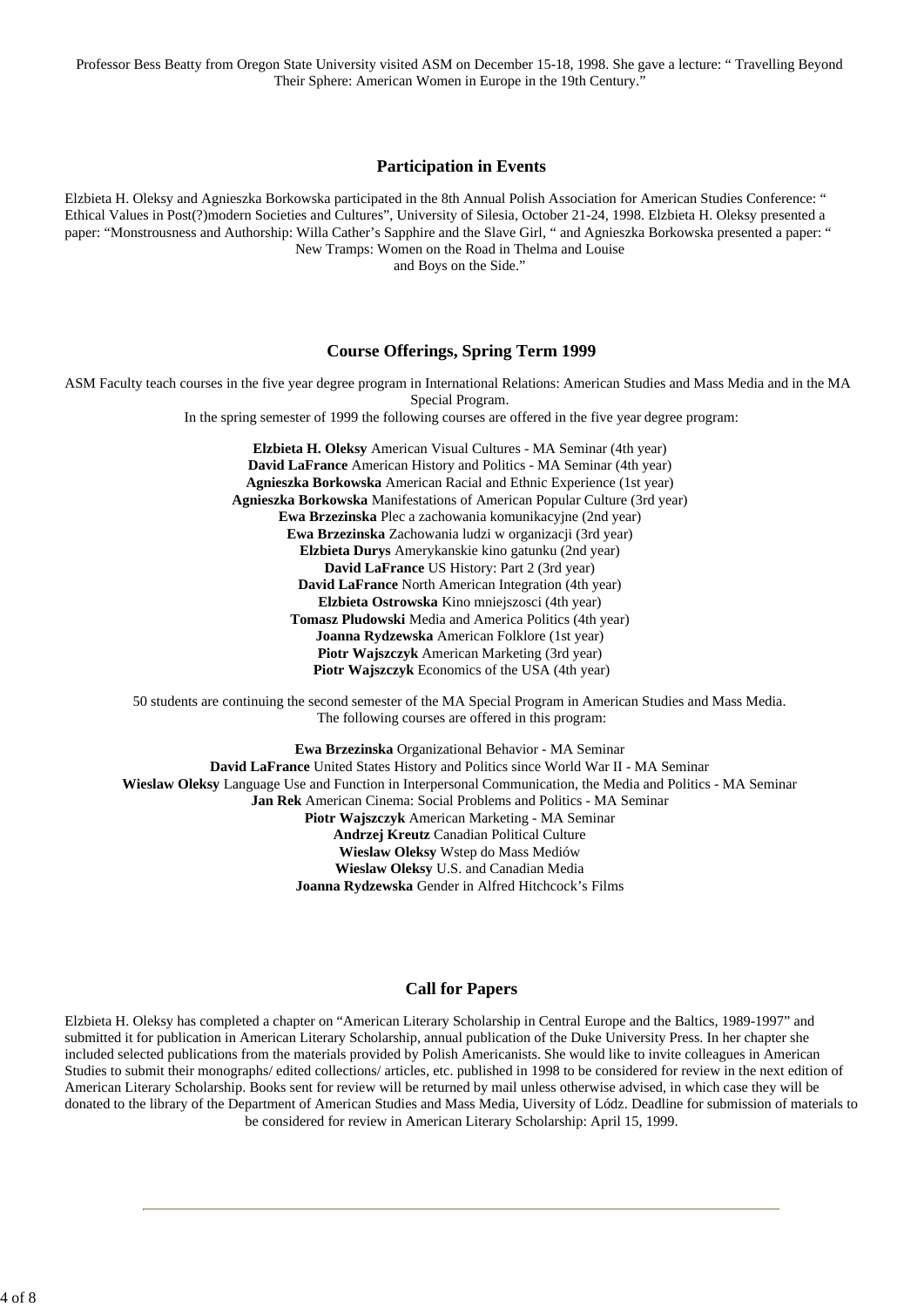# **News form the American Literature Department Adam Mickiewicz University, Poznan**

Two public defences of doctoral dissertations were held: Agnieszka Rzepa defended her thesis on: "Androgynous Texts, Androgynous Characters: The Concept of Androgyny in Novels by Contemporary American Women Writers" on June 20, 1998, and Piotr Woryma defended his on "The Interaction of Arts in the Late Novels of Henry James" on February 26, 1999.

**\*** Marek Wilczynski presented a paper at the "Exile" Conference organized in Ustron in September 1998 by the Institute of British and American Literature and Culture of the University of Silesia.

Marcin Turski presented a paper at the PAAS conference in Ustron in October 1998.

**\***

**\***

On March 31, 1999, we were honored to receive Professor Stephen Nissenbaum of the University of Massachusetts, Amherst, who is currently Visiting Fulbright Professor at the University of Berlin. Professor Nissenbaum delivered a lecture on " Sexual Prudery and Radicalism in the Nineteenth-Century America".



### **Marek Wilczynski**

*The Phantom and the Abyss. Gothic Fiction in America and Aesthetics of the Sublime (1798-1856)* (Poznan: Motivex, 1998)

"The Agency of the Dead Letter in "Bartleby", *American Studies* 16 (1998)

# **News from the American Literature Section at the Institute of English Studies University of Warsaw**

In 1998 we finally inaugurated an academic exchange scheme with the John F. Kennedy Institut in Berlin: in December 1998 Agata Preis-Smith gave a talk

there on Rebecca Harding Davis, and on May 12, 1999 dr. Maria Moss from Berlin will lecture at our Institute on Chicano/Chicana literature in the U.S.

#### **\***

Professor Nancy Burke from our Section visited the Maria Curie Sklodowska University in Lublin in March 1999: she gave a lecture there on Canadian literature, and read some of her own poetry. She also visited the University in Bratislava where she gave two lectures: on Canadian literature and on women's writing in Canada. In April Nancy Burke is going to participate in a panel at a conference in Vienna on American literature of the South.

Agata Preis-Smith has been awarded a Fulbright Senior Research Award for 1999/2000: she will be going to the University of California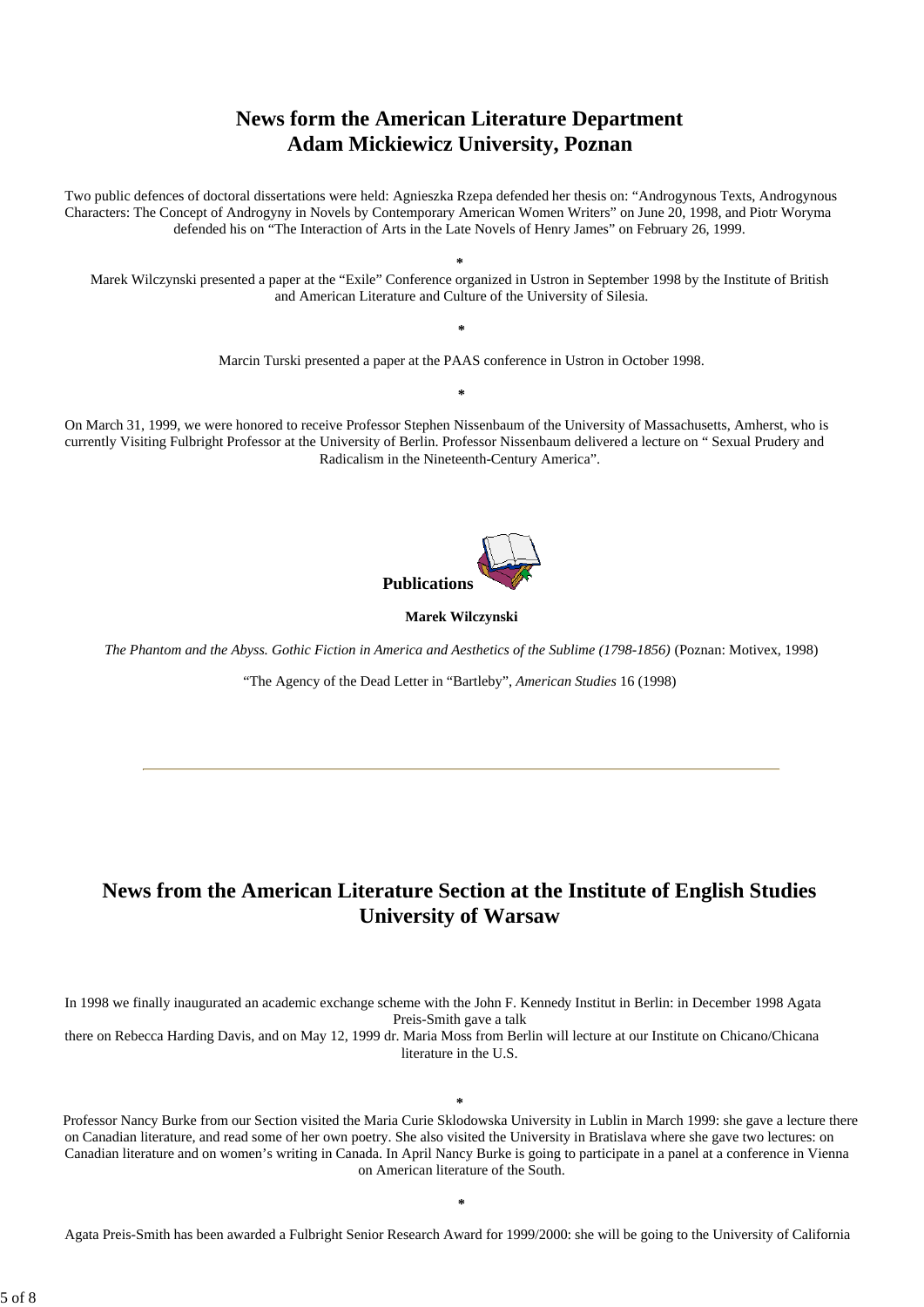#### at Riverside

to study Camp style in American poetry of the 1960s.

**\***

Our postgraduate student, Marek Paryz, spent two weeks in March 1999 at the British Library in London, on a grant from the Eccles Center

for American Studies. He is working on his Ph.D. thesis concerning motifs of madness in the nineteenth-century American literature.

**\***

In April Agata Preis-Smith and Piotr Skurowski finally managed to publish the proceedings of the 7th annual PAAS conference (organized by our Section), which took place at Serock in November 1997. The title of the book is the same as that of the conference, *Cultural Policy or the Politics of Culture?*

# **News from the Department of American Literature and Culture, University of Lódz**

Jadwiga Maszewska, Grazyna Zygadlo, Katarzyna Malecka and Kacper Bartczak participated in the 1998 PAAS Conference in Ustron. Kacper Bartczak presented a paper on "Communication and Passion - The Language Aesthetics of Don DeLillo. Jadwiga Maszewska

presented

a paper on "The Theme of Invention and Construction in Louise Erdrich's Tales of Burning Love".

#### **New Seminars**

Winter semester 1998/1999 - Dr. David Francis, the Fulbright Visiting Professor, specializes in American poetry.

Summer semester 1998/1999 - Professor (dr. habil.) Sabine Sielke, was assistant professor at the John F. Kennedy Institute in Berlin from 1992 to 1998, specializes in American poetry, literary and cultural theory, feminist criticism, gender and sexuality studies, African American studies.



Agnieszka Salska contributed a chapter "Dickinson's Letters from Correspondence to Poetry" to *The Emily Dickinson Handbook* edited by Gudrun Grabher, Roland Hagenbuchle and Ch. Miller, The University of Massachusetts Press, Amherst: 1998. *The Handbook* has recently been reviewed by Christopher Benfey in the NYRB (April 8, 1999).

Agnieszka Salska edited with Esther Giger *Freedom and Form. Essays in Contemporary American Poetry*. The University of Lódz Press, Lódz: 1998. The book is a collection of essays following a poetry workshop organized by Giger and Salska at the 1996 EAAS Conference in Warsaw.

**\***

**\*** Agnieszka Salska for the past three years has served as Deputy Chair of Komitet Neofilologiczny Polskiej Akademii Nauk for the 1999 term. Elections to the Committee for the 1999-2002 term have just been held.

**\***

Krzysztof Andrzejczak - "Smierc wstydu", in "Plus Minus" the appendix to Rzeczpospolita, 273, 21-22 November 1998, *Literatura* 1, January 1999.

6 of 8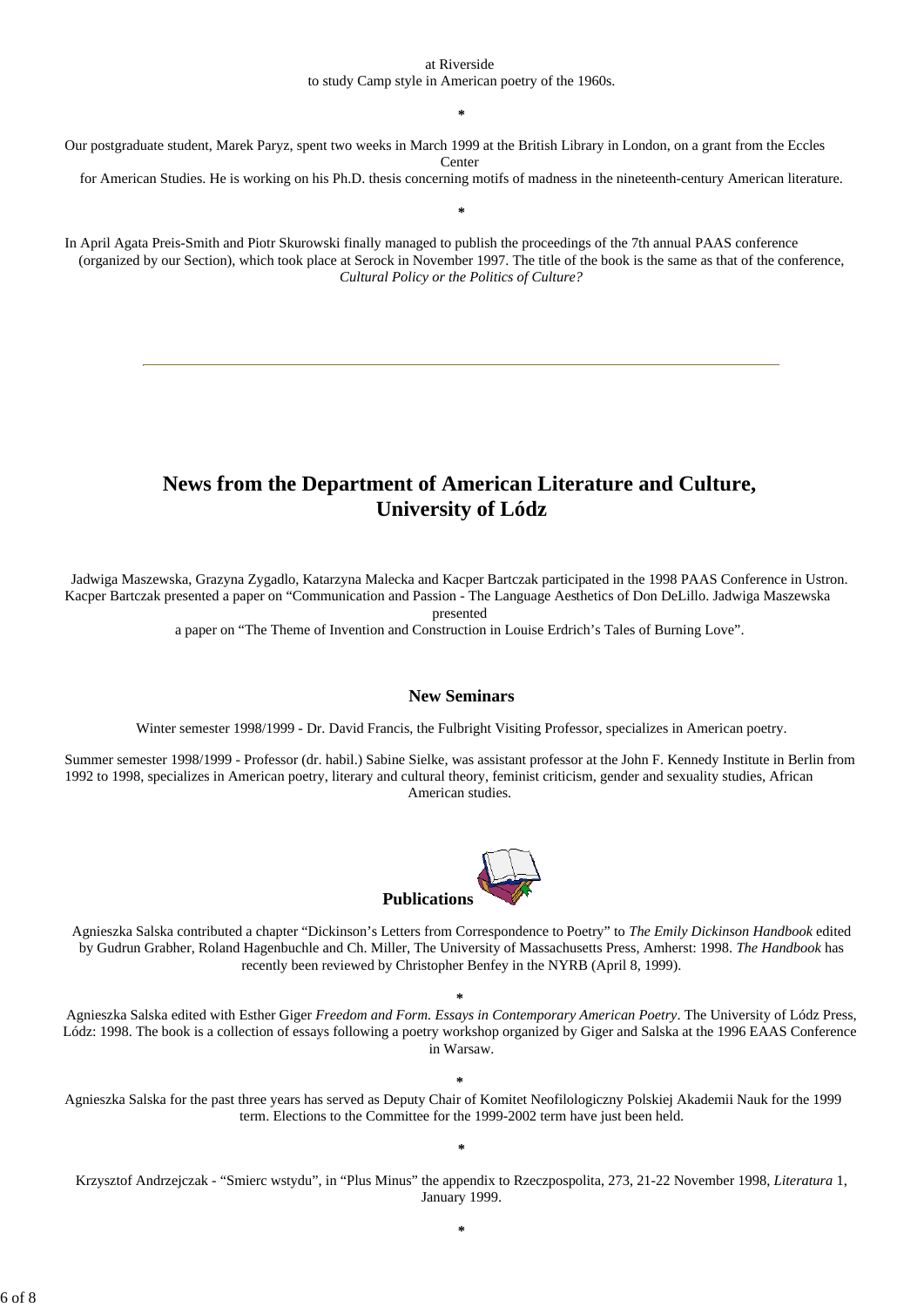**\***

Jadwiga Maszewska - "Racism and Slavery in Thackeray's The Virginians," *Acta Universitalis Lodziensis, Folia Litteraria Anglica* 2, 1998.

**\***

Zbigniew Maszewski - "Ike and the Cow: A Reading of an Episode in Faulkner's The Hamlet", *Acta Universitalis Lodziensis, Folia Litteraria Anglica* 2, 1998.

### **CALL FOR PAPERS**

### **Apocalypse Now. Prophecy and Fulfilment Polish Association for American Studies 1999 Conference**

Lódz, December 5-8, 1999\*

The theme of the 1999 annual convention of Polish Americanists will, from the perspective of the millenium's end, provide opportunity for investigating the fascination of the American culture with both promise and punishment.We invite papers exploring continuities and fluctuations of the sense of America's special destiny, its spiritual and civilizational mission, it concerns with catastrophic upheavals and self-destructive urges. To what extent have such dilemmas been characteristic of the American cultural consciousness? How do they manifest themselves in politics, social sciences, literature, the media, or visual arts? Are, for example, the current preoccupations with cultural hybridity and the intensified questioning of the role of English as the national language to be perceived as opening vistas of millenial fulfilment or as harbingers of annihilation to national identity and social cohesion? The field of investigation is very broad. We hope it will accommodate established approaches as well as emerging interests in the phenomena of popular culture, in popular literary genres (e.g. science fiction), the new media, religion, or ecology where apocalyptic visions seem to grow more intense as the end of the century becomes imminent. Please, send proposals of 20-30 minute presentations by September 1, 1999 to:

> Zbigniew Maszewski Department of American Literature and Culture University of Lódz Al. Kosciuszki 65 90-514 Lódz, Poland fax: (48-42) 636-63-37 e-mail: jagamasz@Krysia.uni.lodz.pl

**\* Please, note the change in conference date from the initial December 9-11 to December 5-8, 1999. Conference organizers wish to apologize for the change and express hope that its consequences will not turn out to be apocalyptic.**

### **FROM THE TREASURER**: